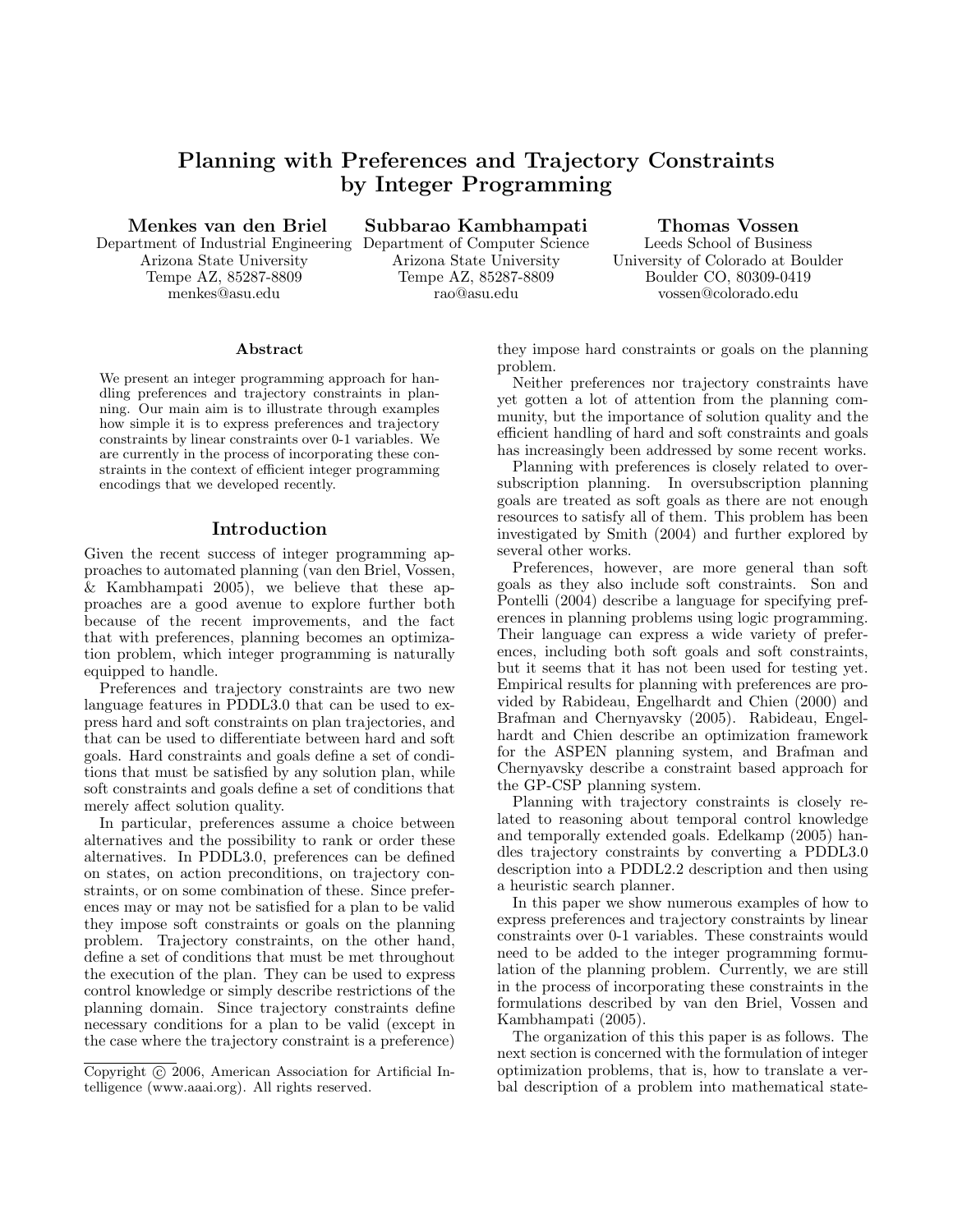ment. In particular, we will show how we can use 0-1 variables to model different relations between events. We then show various planning examples for both simple preferences and qualitative preferences, and some concluding remarks will be given at the end.

## Modeling with 0-1 Variables

Integer programming is a powerful and natural modeling framework for solving optimization problems involving integer decision variables. The case where the integer variables are restricted to be 0 or 1 are referred to as 0-1 programming problems or binary integer programming problems. In mathematical programming, 0-1 variables are commonly used to represent binary choice, where binary choice is simply a choice between two things. For example, consider the problem of deciding whether an event should or should not occur. This decision can be modeled by a binary variable  $x$ , where  $x = 1$ , if the event occurs and,  $x = 0$ , if the event does not occur. Depending on the problem being considered, the event itself could be almost anything. For example, in scheduling, an event  $x$  could represent whether some job should be scheduled before another job.

Here we show some standard relationships between events and how they can be modeled by 0-1 variables.

- The relation that at most one of a set J of events is allowed to occur is represented by a packing constraint,  $\sum_{j\in J} x_j \leq 1$ .
- The relation that at least one of a set J of events is allowed to occur is represented by a cover constraint,  $\sum_{j\in J} x_j \geq 1.$
- The relation that exactly one of a set  $J$  of events is allowed to occur is represented by a partitioning constraint,  $\sum_{j\in J} x_j = 1$ .
- The relation that neither or both events 1 and 2 must occur, that is, event 1 equals event 2, is represented by the linear equality  $x_2 - x_1 = 0$ .
- The relation that event 2 can occur only if event 1 occurs, that is, event 2 implies event 1, is represented by the linear inequality  $x_2 - x_1 \leq 0$ .

Sometimes, the occurrence of an event is limited to a set of pre-specified time periods  $1 \leq t \leq T$ . The decision whether an event should or should not occur at time period  $t$  can can be modeled by a time-indexed binary variable  $x_t$ , where  $x_t = 1$ , if the event occurs at time period t and,  $x_t = 0$ , if the event does not occur at time period  $t$ . For example, in planning, an event  $x_t$ could represent the execution of an action or the truth value of a proposition at a specific plan step.

Here we show some standard relationships between time dependent events and how they can be modeled by time-indexed 0-1 variables.

• The relation that event 1 may occur at most once during the time horizon, is represented by the linear inequality  $\sum_{t} x_{1,t} \leq 1$ .

- The relation that event 1 must occur *sometime* during the time horizon, is represented by the linear inequality  $\sum_{t} x_{1,t} \geq 1$ .
- The relation that if event 1 occurs, event 2 must occur sometime-before event 1, is represented by the linear inequalities  $x_{1,t} \leq \sum_{1 \leq s < t} x_{2,s}$  for all  $1 \leq t \leq T$ .
- The relation that if event 1 occurs, event 2 must occur sometime-after event 1, is represented by the linear inequalities  $x_{1,t} \leq \sum_{t \leq s \leq T} x_{2,s}$  for all  $1 < t \leq T$ .
- The relation that event 1 must *always* occur is represented by the linear equalities  $x_{1,t} = 1$  for all  $1 \leq t \leq T$ .
- The relation that event 1 must occur at the end of the time horizon is represented by the linear equality  $x_{1,T} = 1.$

Note that most of these standard relationships coincide with the new modal operators: at-most-once, sometime, sometime-before, sometime-after, always, at end, in PDDL3.0. Even though there some differences in semantics, this suggests that modeling these modal operators and the preferences and trajectory constraints that are expressed by them through integer programming should be rather straightforward.

In the next two sections we give various examples of how to model preferences and trajectory constraints by linear constraints over 0-1 variables. The examples are all borrowed from the International Planning Competition resources <sup>1</sup>.

## Simple Preferences

Simple preferences are preferences that appear in the goal or that appear in the preconditions of an action. Goal preferences can be violated at most once (at the end of the plan), whereas precondition preferences can be violated multiple times (each time the corresponding action is executed).

For each goal preference in the planning problem we introduce a 0-1 variable p, where  $p = 1$ , if the goal preference is violated and,  $p = 0$  if the goal preference is satisfied. Similarly, for each precondition preference for action a at step  $t$   $(1 \leq t \leq T)$  we introduce a 0-1 variable  $p_{a,t}$ , where  $p_{a,t} = 1$ , if the precondition preference is violated for action a at step t and,  $p_{a,t} =$ 0 if the precondition preference is satisfied for action  $a$  at step  $t$ . This way all violations can be counted for separately and given different costs in the objective function of the formulation.

Constraints for goal and precondition preferences are easily modeled by integer programming. There are only finitely many operators in PDDL3.0, including some standard operators like or, and, and imply, which can all be represented by one or more linear constraints.

#### Examples

In the examples we will use variables  $x_{a,t}$  to denote the execution of an action a at step t, and use variables  $y_{f,t}$ 

<sup>1</sup>http://zeus.ing.unibs.it/ipc-5/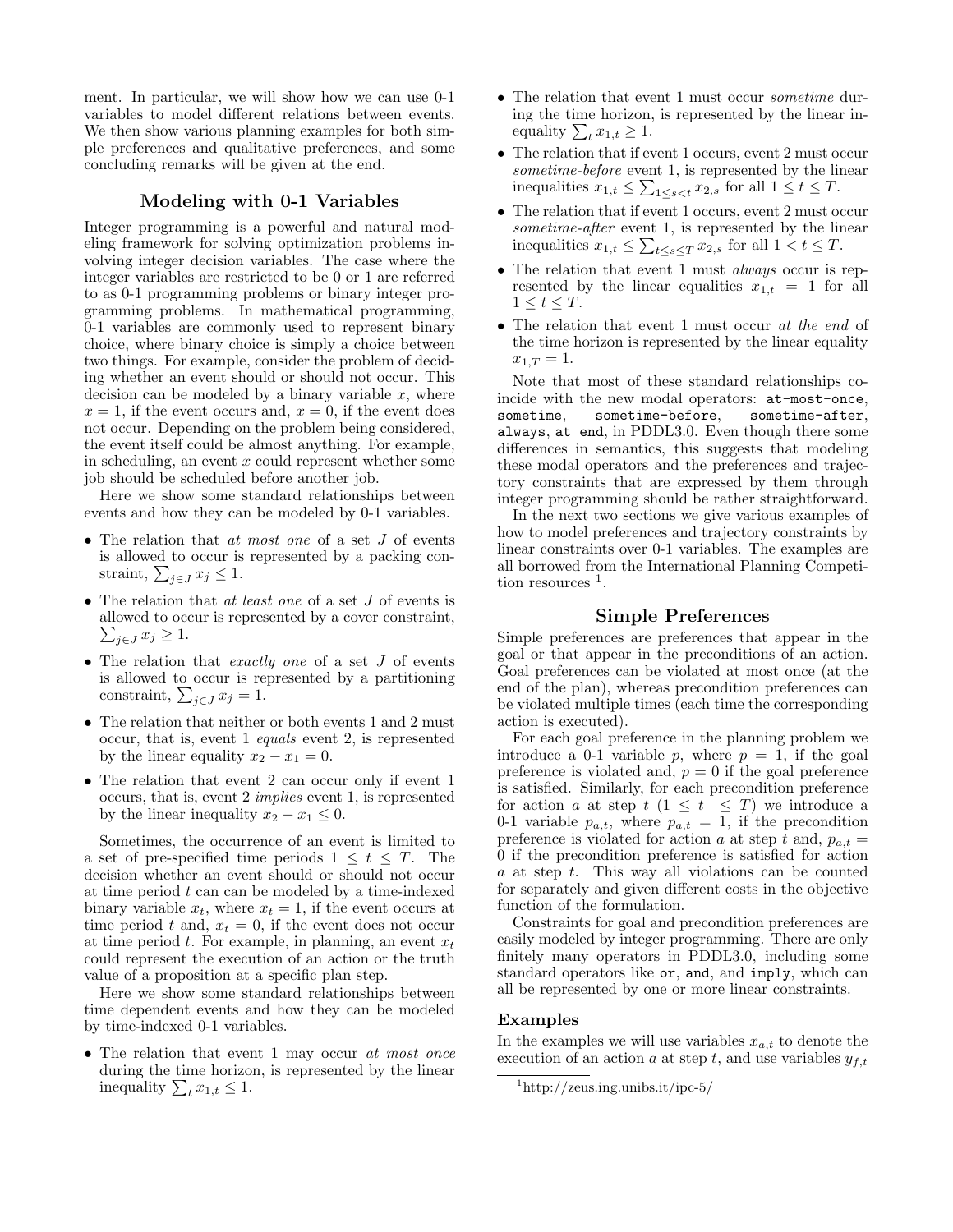to denote the truth value of a fluent f at step t. This is slightly different from the notation and variables used in the formulations by van den Briel, Vossen, and Kambhampati 2005, but it provides a concise representation of the resulting constraints.

In PDDL3.0, the goal preference  $p_1$  "We would like that person1 is at city2" is expressed as follows.

```
(:goal (and (preference p1
(at person1 city2))))
```
The inequality corresponding to preference  $p_1$  is given by:

$$
p_1 \ge 1 - y_{\text{at person1 city2},T} \tag{1}
$$

Thus preference  $p_1$  is violated  $(p_1 = 1)$  if person1 is not at city2 at the end of the plan ( $y_{\text{at person1 city2},T} = 0$ ).

The goal preference  $p_2$  "We would like that person1 or person2 is at city2" is expressed as follows.

```
(:goal (and (preference p2 (or
(at person1 city2) (at person2 city2)))))
```
The inequality corresponding to preference  $p_2$  is given by:

```
p_2 \geq 1 - y_{\text{at person1 city2},T} - y_{\text{at person2 city2},T} (2)
```
Now, preference  $p_2$  is violated if neither person1 nor person2 is at city2 at the end of the plan. Preference  $p_2$  is satisfied when either or both person1 and person2 are at city2 at the end of the plan.

The goal preference  $p_3$  "We would like that person2 is at city1 if person1 is at city1" is expressed as follows.

```
(:goal (and (preference p3 (imply
 (at person1 city1) (at person2 city1)))))
```
The inequality corresponding to preference  $p_3$  is given by:

$$
p_3 \ge y_{\text{at person1 city1},T} - y_{\text{at person2 city1},T} \tag{3}
$$

So preference  $p_3$  is violated if person2 is not at city1 while person1 is.

The goal preference  $p_4$  "We would like that person3 and person4 are at city3" is expressed as follows.

```
(:goal (and (preference p4 (and
 (at person3 city3) (at person4 city3)))))
```
Note that preference  $p_4$  is very similar to preference  $p_1$  with the exception that  $p_4$  is defined over a conjunction of fluents. For each fluent in the conjunction we will state a separate constraint, thus the inequalities corresponding to preference  $p_4$  are given by:

$$
p_4 \ge 1 - y_{\text{at person3 city3},T} \tag{4}
$$

$$
p_4 \ge 1 - y_{\text{at person4 city3},T} \tag{5}
$$

Now, preference  $p_4$  is violated if either or both persons and person4 are not at city3 at the end of the plan.

Preferences over preconditions are different from goal preferences as they depend on both the execution of an action and on the state of the precondition of that action. Moreover, a precondition preference is defined for each plan step t, where  $1 \le t \le T$ . In PDDL3.0, the precondition preference  $p_{5,\text{fly?}a?c1?c2,t}$  "We would like that some person is in the aircraft" whenever we fly aircraft ?a from city ?c1 to city ?c2 is expressed as follows:

```
(:action fly
:parameters (?a - aircraft ?c1 ?c2 - city)
:precondition (and (at ?a ?c1)
  (preference p5
    (exists (?p - person) (in ?p ?a))))
:effect (and (not (at ?a ?c1))
  (at ?a ?c2)))
```
The inequalities corresponding to each ground fly ?a ?c1 ?c2 action is given by:

$$
p_{5,fly?a?c1?c2,t} \ge x_{fly?a?c1?c2,t} - \sum_{?p} y_{in?p?a,t}
$$
  
 
$$
\forall 1 \le t \le T \qquad (6)
$$

Thus, preference  $p_{5,\text{fly?}a?c1?c2,t}$  is violated at step t if we fly aircraft ?a from city ?c1 to city ?c2 at step  $t$  $(x_{\text{fly 2a ?c1 ?c2,t}} = 1)$  without having any passenger ?p onboard at step  $t$  ( $y_{\text{in }?p}$   $_{2a,t} = 0$ , for each  $?p$ ).

## Qualitative Preferences

In propositional planning, qualitative preferences include trajectory constraints and preferences over trajectory constraints none of which involve numbers. Given the space limitations we will mainly concentrate on the trajectory constraints here that use the new modal operators of PDDL3.0 in this section.

There is a general rule of thumb for the operators forall and always. forall indicates that the trajectory constraint must hold for each object to which it is referring to. For example, forall (?b - block) means that the trajectory must hold for each instantiation of ?b, thus we generate the trajectory constraint for all blocks ?b. always in propositional planning is equivalent to saying for all  $t$ , thus we generate the trajectory constraint for all t where  $1 \le t \le T$ .

Constraints for trajectories are easily modeled by integer programming through observing the different operators carefully. It is often the case, that the trajectory constraint simply represent one of the standard relationships described earlier in this paper.

#### Examples

In PDDL3.0 the trajectory constraint "A fragile block can never have something above it" is expressed as follows.

(:constraints (and (always (forall (?b - block) (implies (fragile ?b) (clear ?b))))))